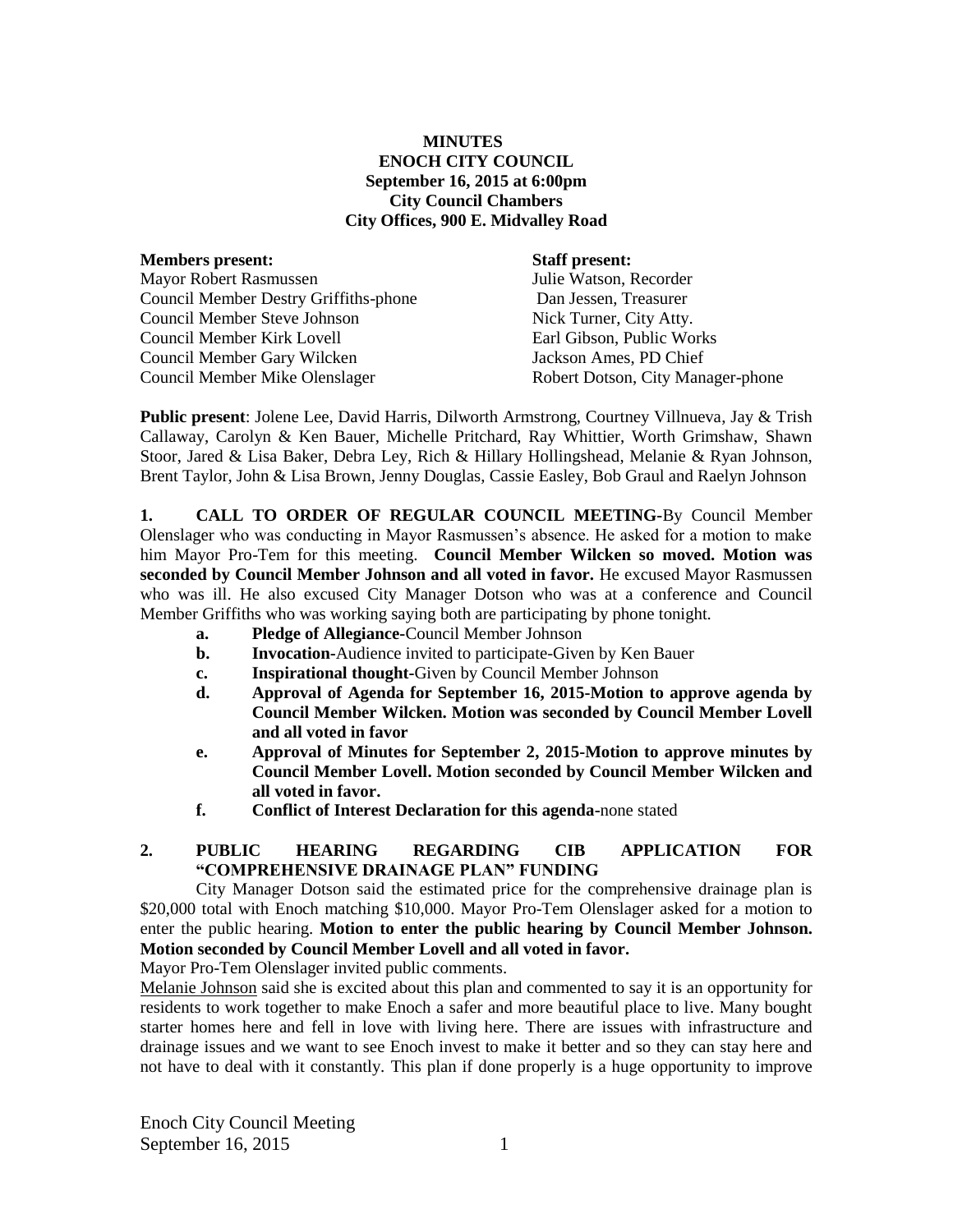the City. Please support the plan and the execution of the plan. She said she is100% in favor of investing in our community.

Lisa Brown said she also supports moving forward with the application and executing the plan. Enoch has grown and we need a master plan to follow and it would save money in the long run. She said this is a good avenue to move forward and she supports it.

Jared Baker said he wants to thank and applaud the City Council, officials and employees who helped to help make the investigation and study come to fruition. A common sense master plan for the community is what we need to make this be a safe place we can be proud of. That being said he is in favor of not just getting the plan but the execution of that plan. They all want to live in a nice community. We will come together to work on for the betterment of the community.

Courtney Villanueva said she supports this plan too and to make the improvements to make Enoch a safer community where we all want to live.

Debra Ley said she wants to know who is involved in creating the comprehensive plan. **Mayor**  *Pro-Tem Olenslager said we have hired an engineer. Council Member Wilcken said he met with City Manager Dotson, Dan and Tim Watson and explained this is an application to get funding for the plan. We don't know what that plan will be. Our engineer has guidelines. The plan may be millions of dollars to implement. There will be more public hearings when the question of implementation comes up.*

Ken Bauer said he is glad Council Member Wilcken cleared it up that this application is just for the funding for the plan.

Ryan Johnson said he supports the plan and we will see what needs to be done. He said he has lived in this area for a long time and noticed that smaller communities seemed to have better infrastructure and sidewalks than Enoch did. As he had a family he found housing in Enoch was affordable and it was nice here. It has been a frustration that there was not the basic infrastructure of a city. We need to act as a city and act in our own interests to get the infrastructure we need.

Jenny Douglas on Utah Trail said she came to say she is supportive of this plan as Enoch is a great place and she would like to see better infrastructure. She thanked the City Council.

John Brown said he has a friend in Paragonah who told him they only have one new house built per year. Enoch is not that way. There is growth here and he supports this plan and to plan for the future. Not to be like Cedar City but it is about planning for the growth and new homes and drainage is important. He thanked the City Council.

There were no other comments.

**Council Member Johnson made a motion to end the public hearing. The motion was seconded by Council Member Wilcken and all voted in favor.**

#### **3. DISCUSS ZONING ORDINANCE CHANGES TO COMMERCIAL ZONES**

Mayor Pro-Tem Olenslager asked for someone to lead the discussion. Council Member Wilcken recapped saying he met with David Owens and David Harris and that generated the changes they see to the ordinance. The main sticking point was the 20% landscaping required. They also lined through some things that would be hard to enforce and added some wording. City Manager Dotson sent it out by email ten days ago and the changes are in the packet. He said David Harris of the Planning Commission sent out aerial views of businesses that show 20% or more in landscaping so they could see how it appears. David Harris said 20% landscaping is not excessive or overly burdensome. Council Member Wilcken said the Church has requirements on their property and the numbers are over 20% in landscaping. That is something the Church chooses. It is not us compelling them to do that.

David Harris said he agrees most businesses will already do a good job. Businesses want to look good and attract business. Council Member Wilcken said he is concerned with those who want a business that does not comply exactly with this. David Harris said the Design Review Committee can say what is acceptable on a case-by-case basis.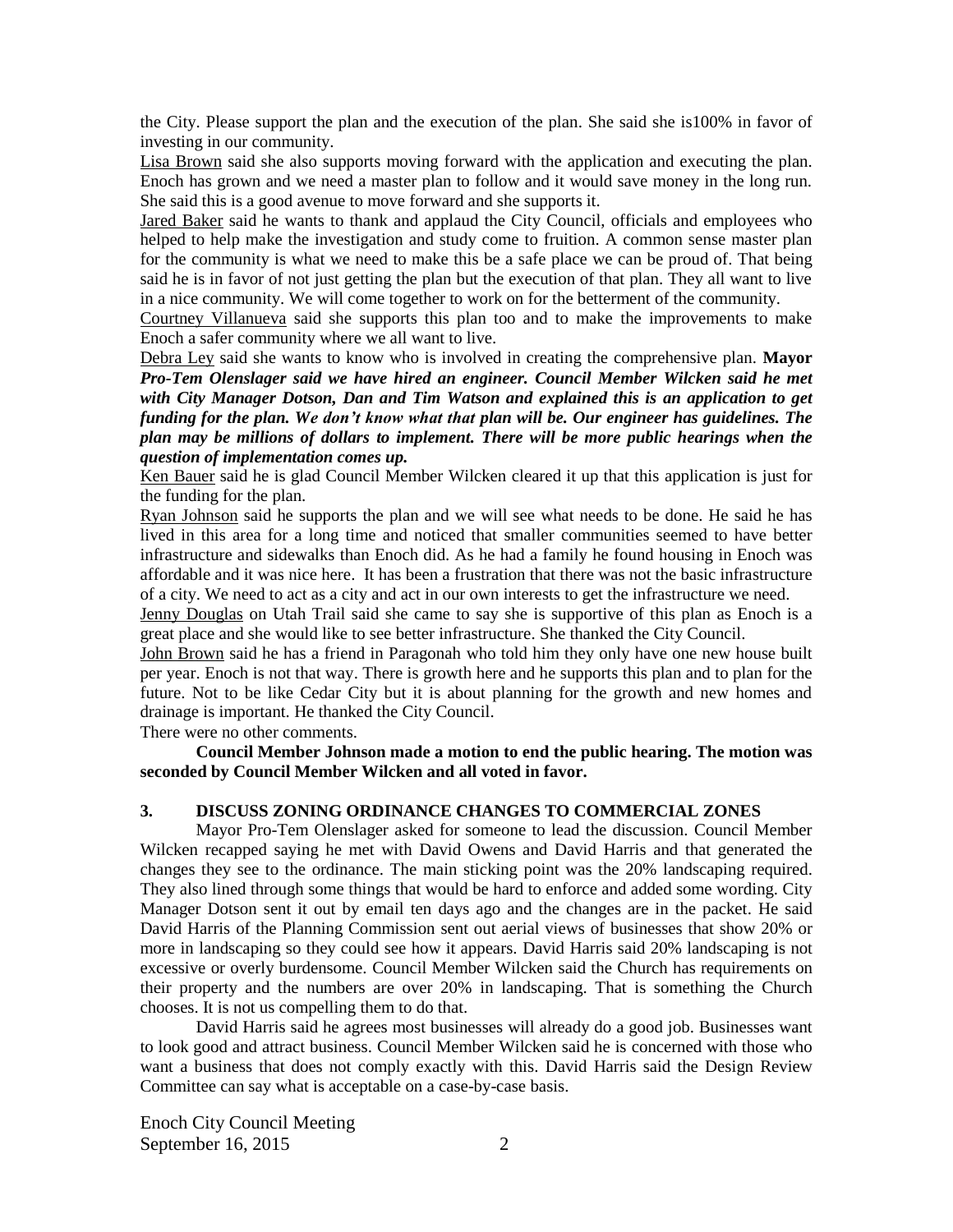There was much discussion of the required amenities that were listed in the zoning requirements. If the amenities are limited to that businesses' customers only then they don't count towards the 20% landscaping requirement. Council Member Johnson said he was concerned about the requirement to landscape and maintain the road right-of-ways in addition to the 20%. With a larger business if it is adjacent to residential they have to do even more landscaping. To him it is disturbing to be required by law to have to do all that. David Harris said much can be xeriscaped too, using gravel and low impact landscaping and we want to encourage that. Parking strips are not included in the 20% but that could be changed to include the park strips.

Council Member Wilcken questioned why this is case-by-case basis and does not apply to all. He sees loopholes that don't make sense. He asked how this affects Family Dollar. The old requirement was 5%. It was noted that this will apply to new businesses coming in after the ordinance is in force. David Harris noted this is a common standard across the State. Most want to do this to promote their businesses. Council Member Wilcken said he struggles with making a business do this much adding we desire to plan appropriately and also desire to let the owner do what he wants with his property. The ordinance says building materials should be the same and he does not know if we can require that.

Council Member Johnson said in N-C it says buildings need to be compatible with residential architecture. David Harris explained the Neighborhood Commercial (N-C) zone is different than the other commercial zones because it covers businesses located in residential neighborhoods. This is common in Cedar City now with homes being made into offices. A fast food business would not go into N-C. They would want to be in an area of major traffic flow so it is not about that type of business. The intent is to make businesses in neighborhoods blend in and not be disruptive to residents.

Jay Callaway of the Economic Development Committee (EDC) said to give the history for clarification, the ECD spent hundreds of hours researching this**.** They went to Cedar City as a group to look at what is comparable to what we want to do. Council Member Wilcken said most will comply because they want to and we are trying to find the balance between planning and allowing leeway for property owners. Jay said they took ordinances from all over Utah. Our goal was to say this is a guideline. All real estate is unique and if it does not apply to a property there are ways to work around that.

Council Member Wilcken said he could support it if it was a guideline but we are passing a law here. David Harris said most businesses affected by this ordinance are big money people and will do this anyway. We want to maintain property values and bigger businesses want to see a town that has a standard. Having a standard make it more attractive for business to come in. There was more discussion of the 20% landscaping and that it could be varied by the type of business and could be less. The things other cities have done have been incorporated because they found it solved problems before they happened instead of patching when it goes wrong.

Council Member Lovell said we should leave it as open as we can like include outdoor features in the 20%. We should come up with a minimum standard he said. Council Member Johnson said he does not care what others have done and we should do what we need. Enoch wants a small town atmosphere and we go to the Wasatch front to see what they do. That makes no sense. Personally he has issues with taking tax payer money to provide amenities for citizens. Now we want to force business owners to provide these things for the public and that is not right either. Council Member Johnson said freedom is the best answer. Businessmen start with a dream they want to realize and then they are confronted by regulations like this.

Council Member Wilcken said let's not beat this up anymore. We have identified areas of concern and we should send it back to the Planning Commission and EDC and let them rework it. Mayor Pro-Tem Olenslager said we looked at other places and what they do so as not to reinvent the wheel every time something comes up**.** He appreciates the effort and we are making it a law to get a better balance although we differ on what that means. David Harris said the City Council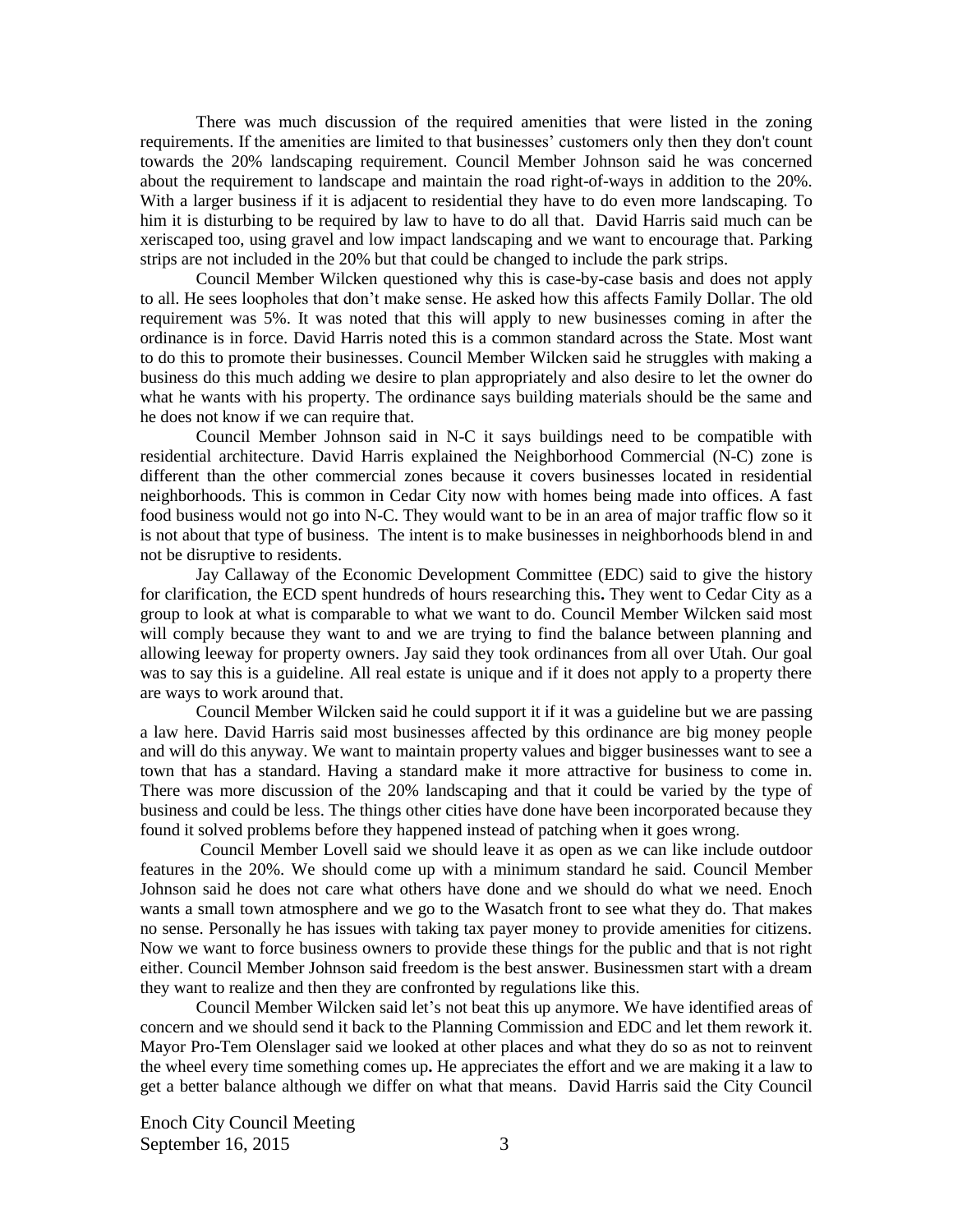has to say what they want. Council Member Johnson said give the maximum freedom possible and that should be the guideline for reworking the ordinance. They differ mostly on the landscape amounts. He added he has a problem with grandfathered things because everyone should be treated the same. City Attorney Turner said you can't make established businesses in place before a law changed to comply with it. The consensus was the Council wants the ordinance reworked and brought back when it is ready.

### **4. ORDINANCE NO. 2015-08-05-B AN ORDINANCE AMENDING THE ENOCH CITY CODE OF REVISED ORDINANCES, CHAPTERS 17 AND 18 TO FURTHER DEFINE REQUIREMENTS IN COMMERCIAL ZONES**

Mayor Pro-Tem Olenslager called for a motion. There was no motion so the ordinance was not acted on nor a time frame set to act on it.

#### **5. DISCUSS AGING IMPACT FEES AND GIVE DIRECTION TO TREASURER**

Mayor Pro-Tem Olenslager asked Dan to tell them what is going on. Dan said in the last meeting we discussed what to do with impact fees and that came up because he has to file a report with the State. He explained saying we collect impact fees at the time a building permit is issued. Those fees accrue in a special account until we have enough to do various projects related to growth. The law changed a few years ago to require that impact fees be spent within six years or an extension is required to be filed to hold them longer. We have to declare what we will do with the fees and when. He explained the fees are tracked in chronological order. If for some reason we do not spend or have not told the State specifically a date we will spend them we are supposed to give the fees back. We did that when we got rid of the secondary irrigation impact fee and with figuring interest and finding who actually paid the fee it is a mess. The bigger challenge is some projects are very expensive and it could take years to accumulate the necessary funds to do a larger project.

One pressing problem in the sewer company is we have \$636,350 that are aging out past the six year horizon. We earmarked that money for the outfall line we anticipated a need for when Parkview Subdivision was going. Now that has changed and that side of Enoch is not growing. We will need an outfall line out there eventually but not right now. Due to the foreclosure of the subdivision somebody else now owns the land and building we had invested in for the outfall line. In the CFP it anticipates upgrading other sewer pipes as the City grows so it is important to have the money when we need it. Dan said he and City Manager Dotson looked at options for the sewer impact fees and one could be the property acquisition we need for a drainage pond.

City Attorney Turner asked how old the impact fee analysis is. City Manager Dotson said we had it done in 2006 and then updated in 2011. At that time we raised the impact fee for water based on what the plan suggested. It was three years ago the State law changed to a six-year outlook instead of a 40-year outlook. Fees must be used, extended or given back. City Manager Dotson said we have a plan in the CFP and we have to use impact fees for what that analysis says to do. We need to build the outfall line or change the CFP. There is a "nexus" between impact fees for new growth and how that growth impacts the system. Plans for spending fees are stated in the CFP to cover that "nexus". Impact fees go to specific capital projects.

We have plans for street impact fees in the CFP. One project is to widen and pave Ravine Road in 2016-17. We extended funds out to 2023 for the Police Department's new building. Water impact fees are ok and parks funds have no deadline. City Attorney Turner said the impact fee analysis done in 2006 needs to be updated to reflect current conditions. Dan clarified that we had saved the sewer impact fees in anticipation of the Cedar City Wastewater Treatment plant upgrade which did not cost as much as projected and that is why we are having this conversation. Earl said another upgrade or expansion of the treatment plant is ten years out. The question was asked if we could use these funds to get a new analysis study done. Dan said the CFP covers the